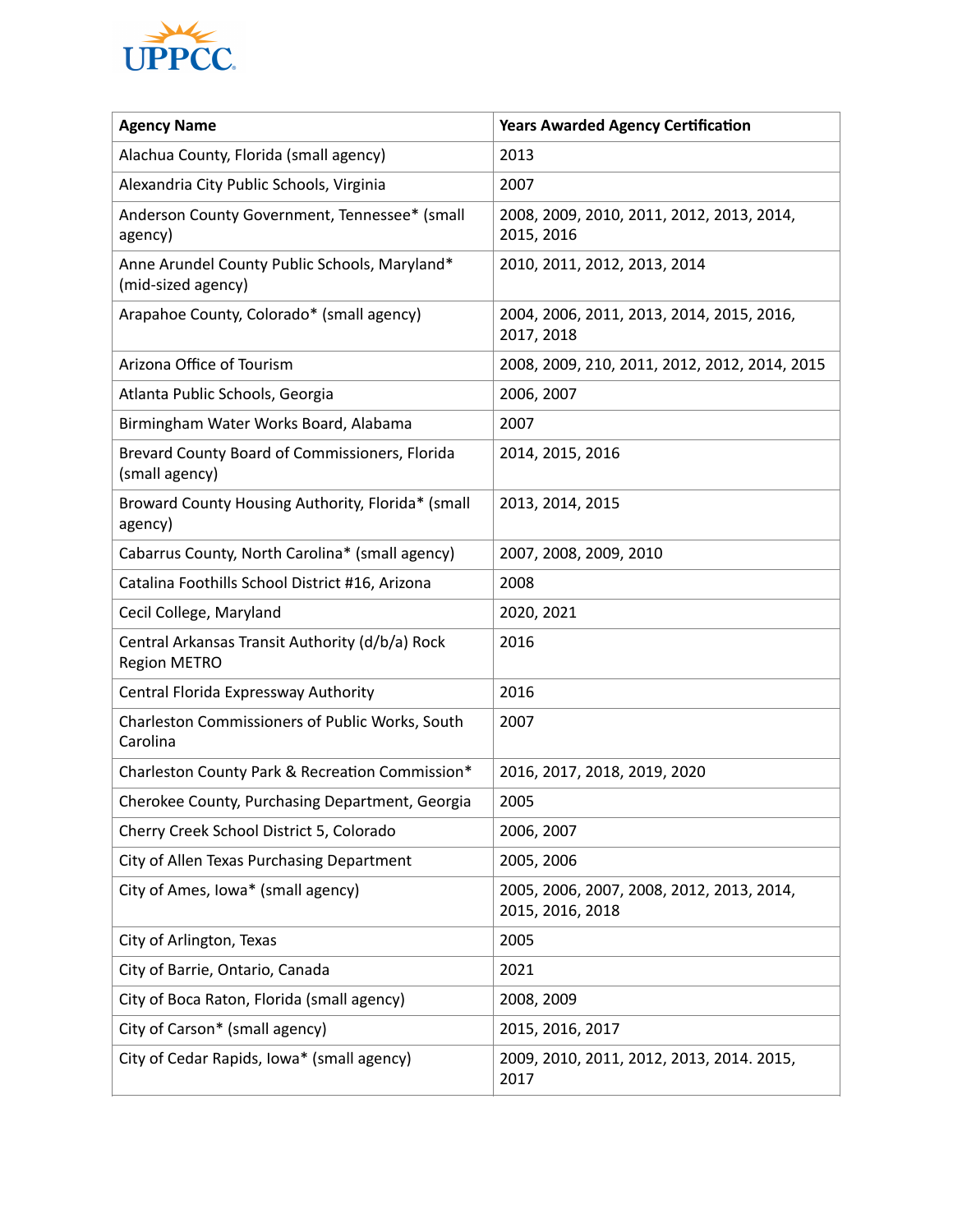

| City of Chandler, Arizona* (small agency)                     | 2006, 2007, 2008, 2009, 2010, 2011, 2012,<br>2013, 2014, 2015, 2016 |
|---------------------------------------------------------------|---------------------------------------------------------------------|
| City of Clearwater, Florida* (small agency)                   | 2007, 2008, 2009, 2010, 2011, 2012                                  |
| City of Coconut Creek, Florida                                | 2006                                                                |
| City of Colorado Springs, Colorado                            | 2007                                                                |
| City of Dearborn, Michigan (small agency)                     | 2013, 2014, 2015, 2016, 2017                                        |
| City of Dunwoody, Georgia (small agency)                      | 2010, 2011                                                          |
| City of Durango, Colorado* (small agency)                     | 2008, 2009, 2010                                                    |
| City of Fort Collins, Colorado* (small agency)                | 2006, 2007, 2008, 2009, 2010, 2011, 2012                            |
| City of Fort Lauderdale, Florida (small agency)               | 2012                                                                |
| City of Frisco, Texas* (small agency)                         | 2009, 2010, 2011, 2014, 2015, 2020, 2021                            |
| City of Goodyear, Arizona* (small agency)                     | 2005, 2006, 2007, 2008, 2009, 2010, 2011,<br>2012, 2013             |
| City of Grand Junction, Colorado                              | 2004                                                                |
| City of Green Cove Springs, Florida (small agency)            | 2014                                                                |
| City of Greenacres, Florida                                   | 2004, 2005                                                          |
| City of Groveland, Florida                                    | 2020, 2021                                                          |
| City of Independence, Missouri (small agency)                 | 2014, 2015, 2016, 2017, 2019                                        |
| City of Johnson City, Tennessee                               | 2004, 2015, 2016, 2017                                              |
| City of Lakewood, Colorado* (small agency)                    | 2012, 2013, 2014, 2015, 2016, 2017, 2018,<br>2019, 2020             |
| City of League City, Texas* (small agency)                    | 2011, 2012, 2013                                                    |
| City of Lee's Summit, Missouri                                | 2021                                                                |
| City of Longmont, Colorado* (small agency)                    | 2010, 2011, 2012, 2013, 2014, 2015, 2017,<br>2018, 2019             |
| City of Lynchburg, Virginia (small agency)                    | 2014, 2015, 2021                                                    |
| City of Manassas, Virginia (small agency)                     | 2011                                                                |
| City of Mesa, Arizona (small agency)                          | 2003, 2014, 2015, 2016, 2021                                        |
| City of Miami Gardens, Florida*(small agency)                 | 2010, 2011, 2012, 2013, 2014                                        |
| City of Miami, Florida*                                       | 2005, 2006, 2007, 2008, 2009                                        |
| City of Milledgeville, Georgia* (small agency)                | 2008, 2009, 2010                                                    |
| City of Naperville, Illinois* (small agency)                  | 2005, 2006, 2007, 2009, 2010, 2011, 2012,<br>2013, 2014             |
| City of Naples Purchasing Division, Florida (small<br>agency) | 2018, 2019, 2020, 2021                                              |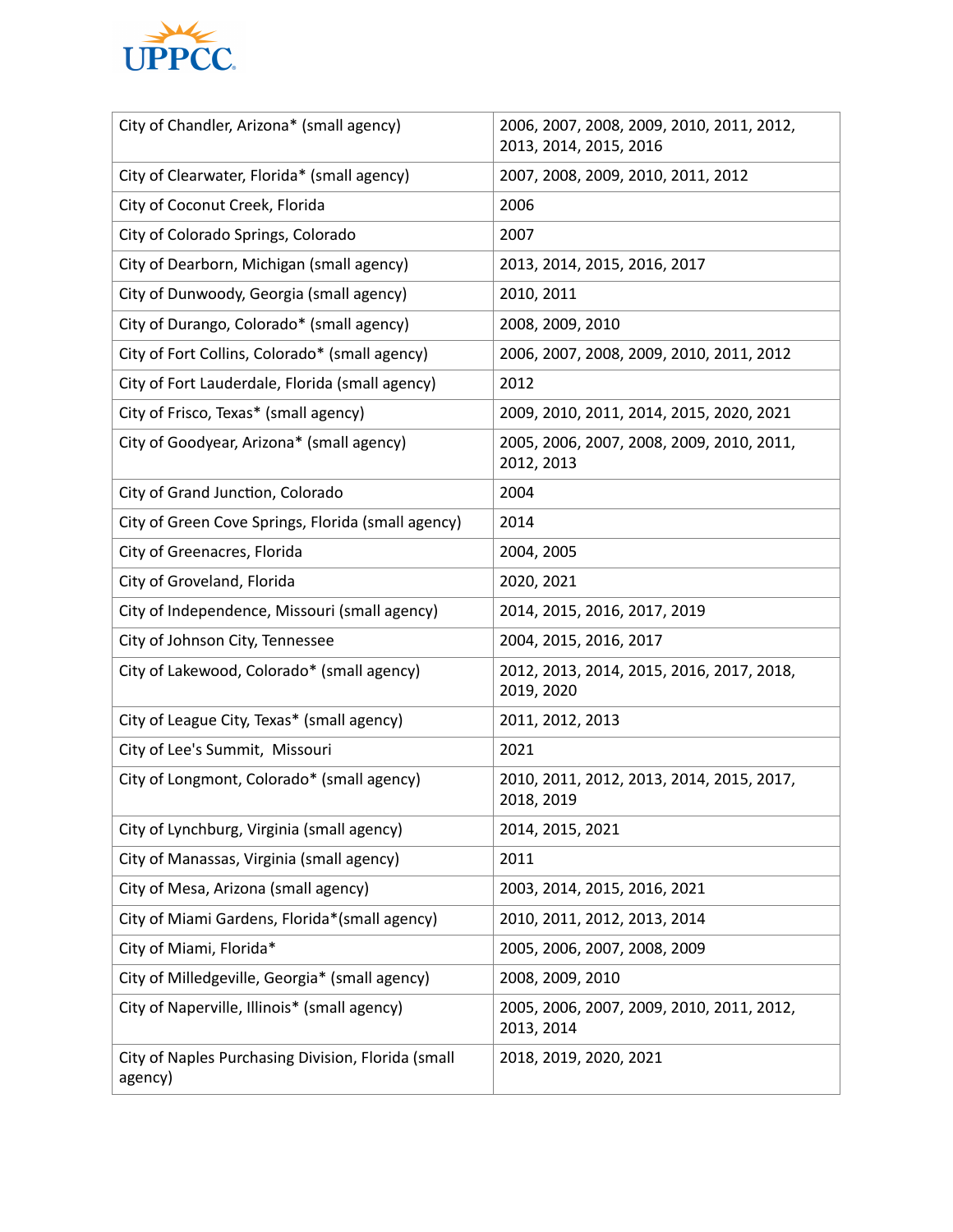

| City of New Braunfels, Texas                                            | 2007                                                                           |
|-------------------------------------------------------------------------|--------------------------------------------------------------------------------|
| City of Olathe, Kansas* (small agency)                                  | 2003, 2007, 2010, 2011, 2012, 2013, 2014,<br>2015, 2017                        |
| City of Oviedo, Florida* (small agency)                                 | 2008, 2009, 2010, 2011, 2012, 2013, 2015,<br>2019, 2020                        |
| City of Owensboro, Kentucky* (small agency)                             | 2004, 2007, 2008, 2009, 2010                                                   |
| City of Palm Bay, Florida* (small agency)                               | 2011, 2012, 2013, 2014, 2015, 2016, 2017                                       |
| City of Palm Beach Gardens, Florida (small agency)                      | 2014, 2015, 2016, 2017, 2018, 2019, 2020,<br>2021                              |
| City of Parkland, Florida (small agency)                                | 2018                                                                           |
| City of Port St. Lucie, Florida* (small agency)                         | 2010, 2011, 2012, 2013, 2014, 2015, 2016                                       |
| City of Portland, Maine                                                 | 2007                                                                           |
| City of Raymore, Missouri* (small agency)                               | 2011, 2012, 2013, 2014, 2015, 2016, 2017,<br>2018, 2019, 2020, 2021            |
| City of Red Wing, Minnesota* (small agency)                             | 2006, 2007, 2008, 2009, 2010, 2011, 2012,<br>2013, 2014                        |
| City of Rome, Georgia* (small agency)                                   | 2008, 2009, 2010, 2012, 2013                                                   |
| City of Roswell, Georgia (small agency)                                 | 2009, 2010                                                                     |
| City of Savannah, Georgia                                               | 2004                                                                           |
| City of Sebastian, Florida                                              | 2019, 2020                                                                     |
| City of Southfield, Michigan                                            | 2004, 2005                                                                     |
| City of Southlake, Texas                                                | 2020, 2021                                                                     |
| City of Sparks, Nevada*(small agency)                                   | 2010, 2011, 2012, 2013, 2014, 2015, 2016,<br>2017, 2018, 2019, 2020            |
| City of Surprise, Arizona                                               | 2006, 2007                                                                     |
| City of Tarpon Springs, Florida* (small agency)                         | 2007, 2008, 2009, 2010, 2011, 2012, 2013,<br>2014, 015, 2016, 2017, 2018, 2020 |
| City of Venice, Florida* (small agency)                                 | 2010, 2011, 2012, 2015                                                         |
| City of Virginia Beach Purchasing Division, Virginia*<br>(small agency) | 2005, 2008, 2012, 2016, 2017, 2018, 2019                                       |
| City of Wheaton, Illinois* (small agency)                               | 2008, 2009, 2010, 2011, 2012, 2013, 2015,<br>2016                              |
| City of Winter Park, Florida* (small agency)                            | 2009, 2010, 2011, 2012, 2013                                                   |
| Coconino County, Arizona                                                | 2005                                                                           |
| <b>Colorado Department of Human Services</b>                            | 2003                                                                           |
| Columbia Metropolitan Airport, South Carolina                           | 2007                                                                           |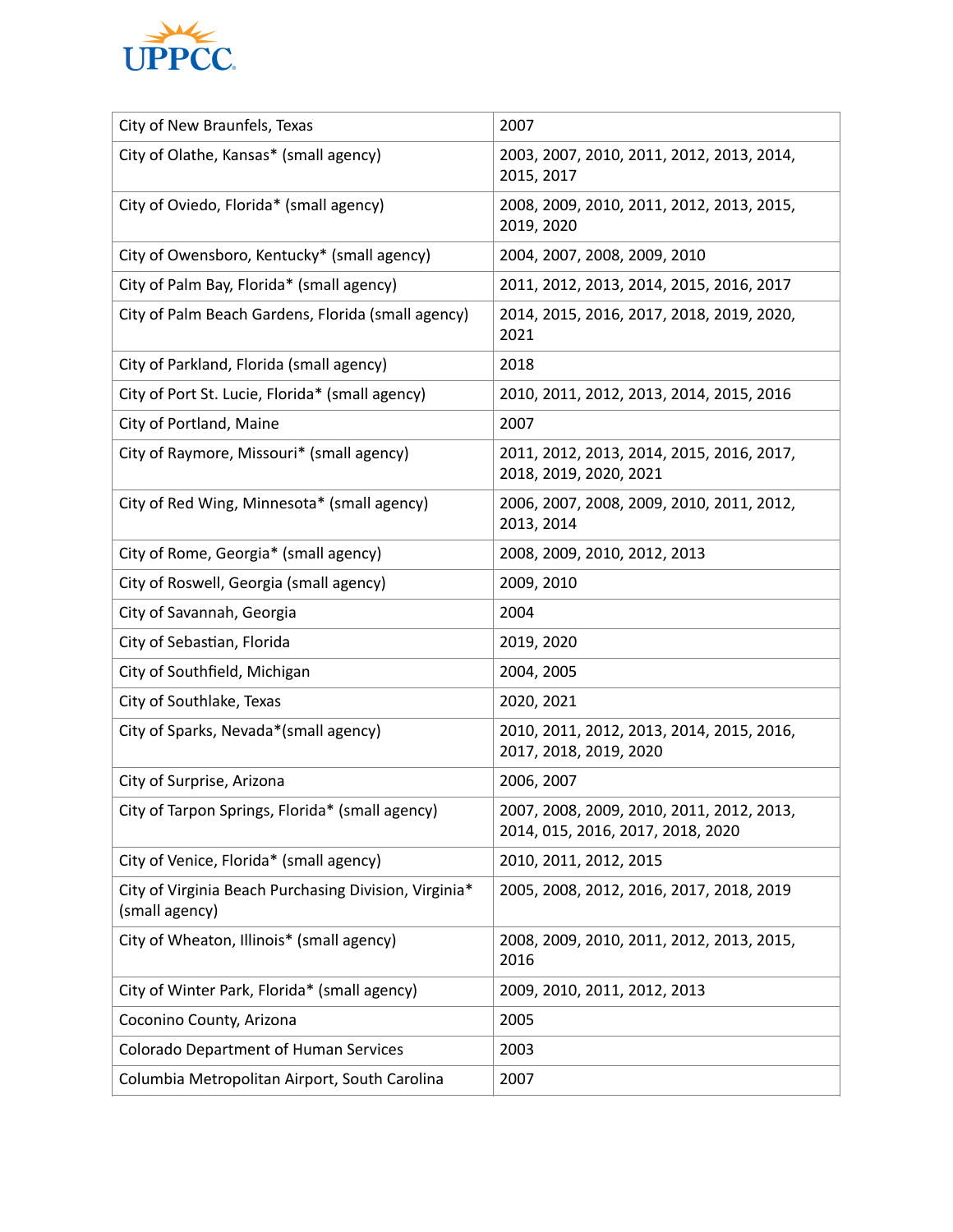

| Comal County, Texas (small agency)                                         | 2014, 2018                                                    |
|----------------------------------------------------------------------------|---------------------------------------------------------------|
| County of Dinwiddie, Virginia                                              | 2007, 2008                                                    |
| County of Gloucester, Virginia* (small agency)                             | 2011, 2013, 2014, 2015, 2016                                  |
| County of Loudoun, Division of Procurement,<br>Virginia (mid-sized agency) | 2012, 2013                                                    |
| County of Rockland, New York                                               | 2008                                                          |
| County of York, Virginia                                                   | 2003, 2005, 2007                                              |
| Denton County, Texas* (small agency)                                       | 2008, 2009, 2010                                              |
| Detroit Public Schools, Michigan                                           | 2005                                                          |
| El Paso County, Colorado* (small agency)                                   | 2003, 2005, 2006, 2007, 2008, 2009, 2010                      |
| Florence-Darlington Technical College, South<br>Carolina                   | 2007                                                          |
| Florida Department of State                                                | 2006, 2007                                                    |
| Frederick County Public Schools, Virginia (small<br>agency)                | 2013, 2014, 2015                                              |
| Gainesville State College, Georgia                                         | 2007                                                          |
| Georgia Department of Technical and Adult<br>Education                     | 2007                                                          |
| Glendale Elementary School District #40, Arizona*<br>(small agency)        | 2010, 2011, 2012                                              |
| <b>Gulf Coast Community College, Florida</b>                               | 2007                                                          |
| Highlands County Board of County Commissioners,<br>Florida* (small agency) | 2007, 2008, 2009, 2010                                        |
| Hillsborough County Aviation Authority                                     | 2014, 2015, 2016, 2017, 2018, 2019, 2020,<br>2021             |
| Hinds Community College, Mississippi* (small<br>agency)                    | 2008, 2009, 2010, 2011, 2012, 2013, 2014,<br>2015, 2016, 2017 |
| Illinois Chief Procurement Office - Capital<br>Development Board           | 2021                                                          |
| Illinois Mathematics & Science Academy (small<br>agency)                   | 2015                                                          |
| Jefferson County, Colorado                                                 | 2005                                                          |
| Johnson County, Kansas* (small agency)                                     | 2009, 2010, 2011, 2012, 2013, 2014, 2015                      |
| Kane County, Illinois                                                      | 2019, 2020, 2021                                              |
| Kentucky Cabinet for Health & Family Services*<br>(small agency)           | 2008, 2009, 2010                                              |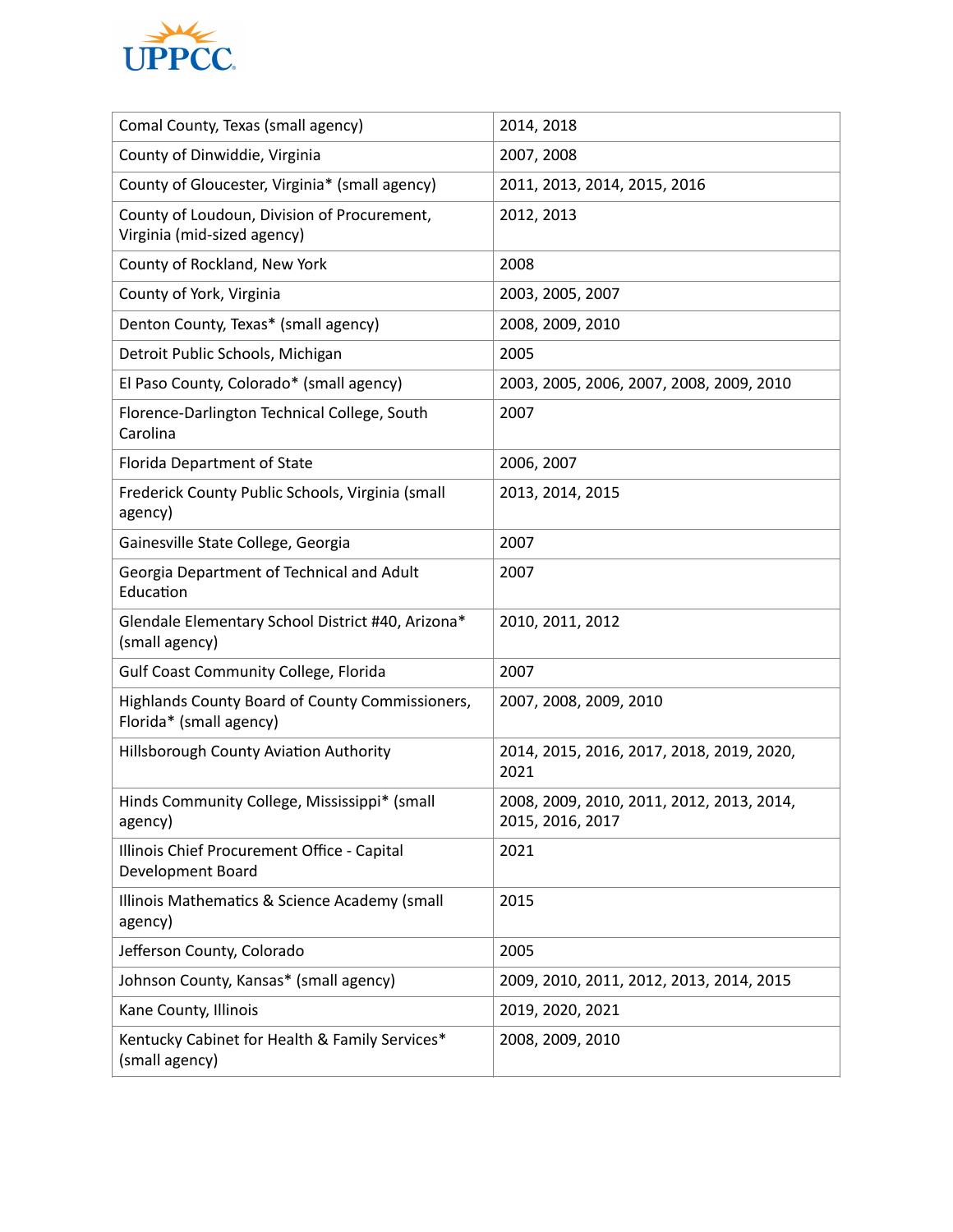

| Kentucky Division of Engineering and Contract<br>Administration* (mid-sized agency) | 2007, 2008, 2009, 2011, 2012                                                    |
|-------------------------------------------------------------------------------------|---------------------------------------------------------------------------------|
| Kentucky Lottery Corporation                                                        | 2003                                                                            |
| King George County, Virginia* (small agency)                                        | 2007, 2008, 2009, 2011                                                          |
| Knoxville's Community Development Corp                                              | 2020, 2021                                                                      |
| Larimer County, Colorado* (small agency)                                            | 2004, 2005, 2006, 2007, 2008, 2010, 2011,<br>2012                               |
| Little Rock Water Reclamation Authority, Arkansas*<br>(small agency)                | 2008, 2009, 2010, 2011, 2012, 2013, 2014,<br>2015, 2016, 2018, 2019, 2020, 2021 |
| Livingston County, Michigan* (small agency)                                         | 2007, 2008, 2009, 2010, 2011, 2012, 2013,<br>2014                               |
| Louisiana Delta Community College                                                   | 2004, 2005                                                                      |
| Louisiana Department of Environmental Quality*<br>(small agency)                    | 2007, 2008, 2009                                                                |
| Louisiana Department of Public Safety                                               | 2006                                                                            |
| Louisiana Department of Transportation &<br>Development* (small agency)             | 2008, 2009, 2010, 2011, 2012, 2013, 2014,<br>2015, 2016, 2017, 2018, 2021       |
| Louisiana Department of Wildlife & Fisheries* (small<br>agency)                     | 2003, 2006, 2007, 2008, 2009                                                    |
| Louisiana Prison Enterprises                                                        | 2004, 2007                                                                      |
| Lovejoy Independent School District, Texas                                          | 2007                                                                            |
| Loudoun Water, Virginia                                                             | 2021                                                                            |
| Loxahatchee River Environmental Control District,<br>Florida* (small agency)        | 2007, 2008, 2009, 2010, 2011                                                    |
| Maricopa County O ce of Procurement Services,<br>Arizona* (mid-sized agency)        | 2012, 2013, 2014, 2015                                                          |
| Martin County Board of County Commissioners,<br>Florida                             | 2007, 2008                                                                      |
| Mississippi Bureau of Building, Grounds, Real<br><b>Property Management</b>         | 2004                                                                            |
| Mississippi Department of Agriculture & Commerce                                    | 2003                                                                            |
| Mississippi Employment Security Commission                                          | 2003                                                                            |
| Mississippi Gulf Coast Regional Wastewater<br>Authority                             | 2004                                                                            |
| Mississippi Library Commission                                                      | 2004                                                                            |
| Mississippi O ce of the State Auditor                                               | 2004                                                                            |
| Mississippi Secretary of State                                                      | 2003                                                                            |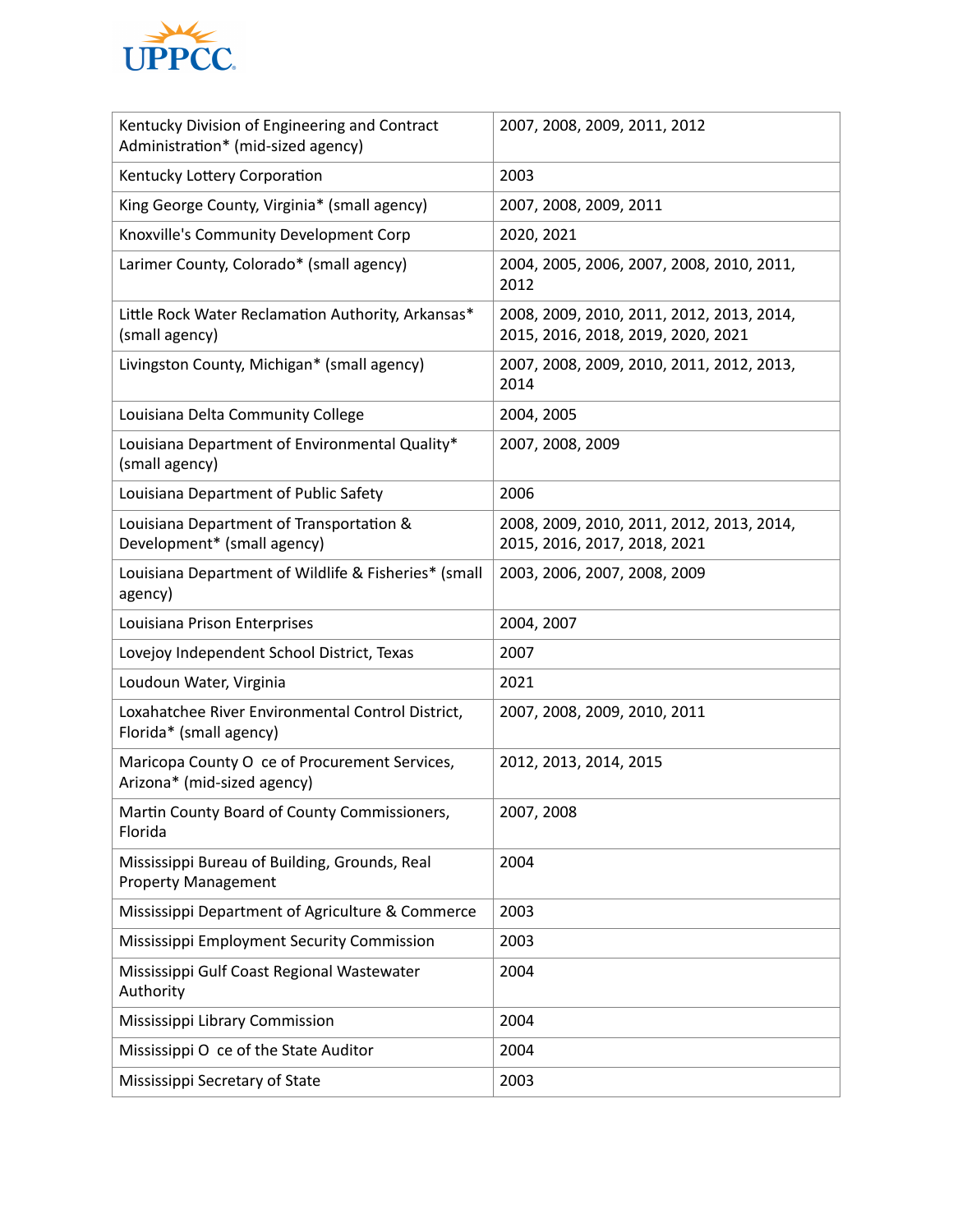

| Mississippi State Board for Community and Junior<br>Colleges          | 2007                                                                      |
|-----------------------------------------------------------------------|---------------------------------------------------------------------------|
| Mississippi State Department of Rehabilitation                        | 2003                                                                      |
| Mississippi State Fair Commission                                     | 2003                                                                      |
| Mississippi State Oil and Gas Board                                   | 2004                                                                      |
| Mississippi State University (mid-sized agency)                       | 2015, 2016, 2017                                                          |
| Mohave County, Arizona (small agency)                                 | 2014, 2015, 2016                                                          |
| Montgomery County, Ohio                                               | 2004                                                                      |
| Nashville Electric Service, Tennessee* (mid-sized<br>agency)          | 2008, 2009, 2010, 2011, 2012, 2013, 2014,<br>2015, 2016, 2017, 2018, 2019 |
| Norfolk Redevelopment & Housing Authority,<br>Virginia (small agency) | 2014                                                                      |
| Northwest Municipal Conference, Illinois                              | 2005                                                                      |
| Ohio Department of Aging* (small agency)                              | 2006, 2007, 2008, 2009, 2010, 2011                                        |
| Ohio Lottery Commission* (small agency)                               | 2011, 2012, 2013, 2014, 2015, 2016, 2017,<br>2018, 2019, 2020             |
| Oklahoma Department of Career and Technology<br>Education             | 2003, 2004                                                                |
| Old Dominion University, Virginia* (small agency)                     | 2009, 2010, 2011, 2012, 2013                                              |
| Oregon Department of Revenue* (small agency)                          | 2012, 2013, 2014, 2015, 2016                                              |
| Oregon Housing & Community Services* (small<br>agency)                | 2008, 2009, 2010, 2011, 2012                                              |
| Oregon Secretary of State* (small agency)                             | 2003, 2005, 2008, 2009, 2010, 2011                                        |
| Oregon State Treasury* (small agency)                                 | 2015, 2016, 2017                                                          |
| Polk State College, Florida* (small agency)                           | 2005, 2007, 2008, 2009, 2010, 2011, 2012,<br>2013                         |
| Port of Pascagoula, Mississippi                                       | 2003                                                                      |
| <b>Portland Development Commission</b>                                | 2008                                                                      |
| Poudre School District, Colorado* (small agency)                      | 2009, 2010, 2011, 2012, 2014, 2015, 2016                                  |
| Pulaski County, Arkansas                                              | 2004                                                                      |
| Reno-Sparks Convention & Visitors Bureau, Nevada<br>(small agency)    | 2015                                                                      |
| Riverbanks Zoo and Garden, South Carolina* (small<br>agency)          | 2013, 2014, 2015                                                          |
| Riverhead Central School District, New York* (small<br>agency)        | 2008, 2009, 2010                                                          |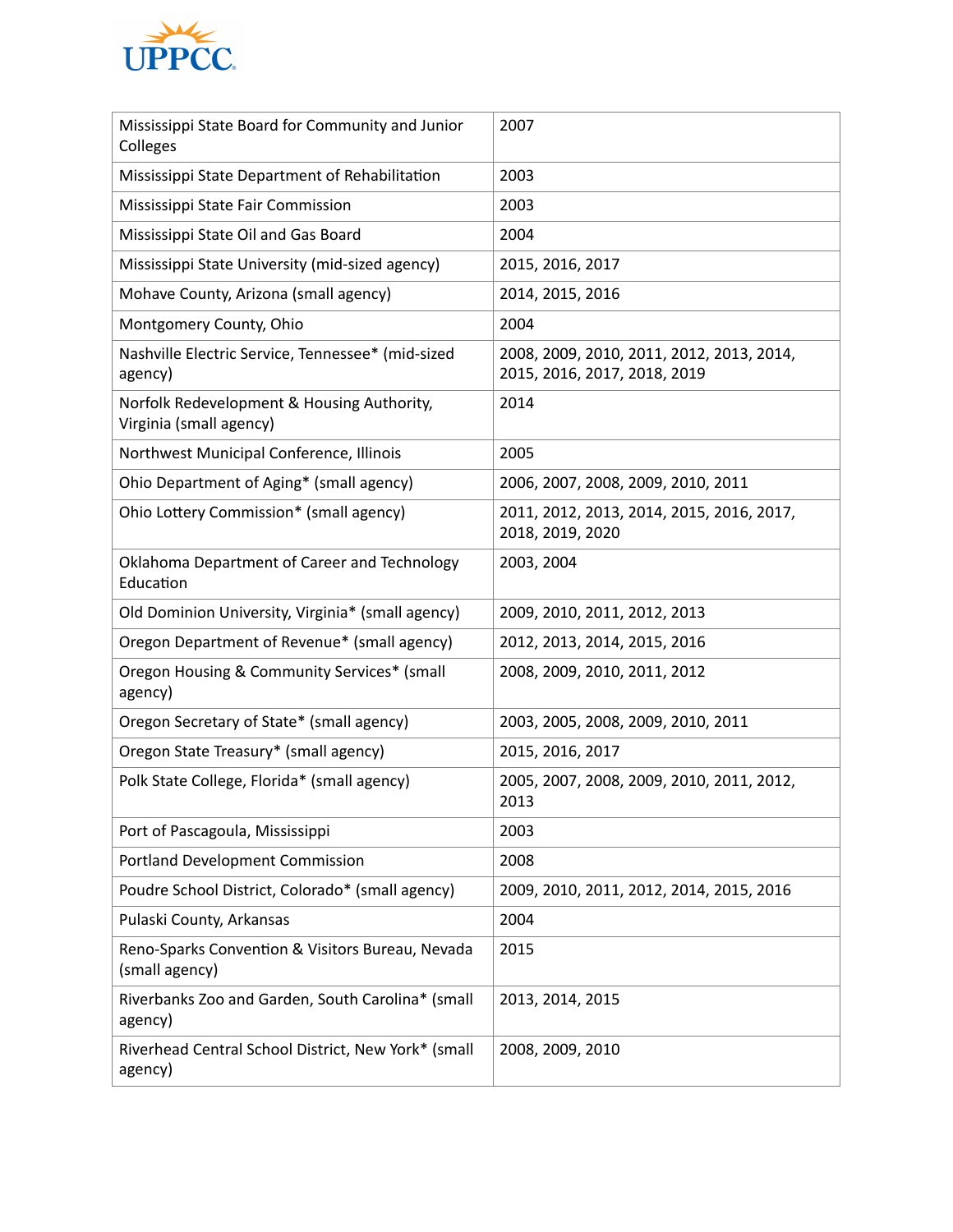

| Roane County Government, Tennessee (small<br>agency)                                         | 2018                                                    |
|----------------------------------------------------------------------------------------------|---------------------------------------------------------|
| San Diego Unified School District (mid-sized agency)                                         | 2009, 2010, 2011, 2012                                  |
| Santa Rosa County School Board, Florida* (small<br>agency)                                   | 2003, 2005, 2008, 2009, 2010, 2011, 2012,<br>2013, 2016 |
| Seminole County Sheriff's Office (small agency)                                              | 2018, 2020                                              |
| South Carolina Department of Parks, Recreation and<br>Tourism                                | 2007                                                    |
| South Carolina Department of Transportation (mid-<br>sized agency)                           | 2004, 2007, 2010                                        |
| Southampton Public Schools, New York                                                         | 2007                                                    |
| Spartanburg County Purchasing (small agency)                                                 | 2017, 2018, 2019, 2020, 2021                            |
| Spotsylvania County Public Schools, Virginia* (small<br>agency)                              | 2008, 2009, 2010, 2011                                  |
| St. Charles Community College, Missouri* (small<br>agency)                                   | 2008, 2009, 2010, 2011                                  |
| St. Louis County, Minnesota                                                                  | 2006, 2020, 2021                                        |
| St. Vrain Valley School District, Colorado (small<br>agency)                                 | 2014, 2015, 2016, 2017, 2018, 2019, 2020,<br>2021       |
| State of Alaska, Division of General Services* (mid-<br>sized agency)                        | 2009, 2010, 2011, 2012, 2013, 2014                      |
| State of Illinois, Capital Development Board (small<br>agency)                               | 2017, 2018, 2019, 2020                                  |
| State of Illinois, Chief Procurement Office-IL Public<br>Higher Education (mid-sized agency) | 2014, 2015, 2016, 2017, 2018, 2019                      |
| State of Illinois, Department of Transportation (small<br>agency)                            | 2015, 2016, 2018                                        |
| State of Illinois, Procurement Policy Board (small<br>agency)                                | 2014                                                    |
| Technical College System of Georgia* (small agency)                                          | 2008, 2009, 2010, 2011, 2012, 2013                      |
| Texas Municipal League Intergovernmental Risk<br>Pool* (small agency)                        | 2006, 2007, 2008, 2009, 2010                            |
| Texas Racing Commission* (small agency)                                                      | 2005, 2007, 2008, 2009, 2010, 2011, 2012                |
| The Citadel, South Carolina (small agency)                                                   | 2018, 2019                                              |
| Town of East Hampton, New York*                                                              | 2004, 2005, 2006                                        |
| Town of Longboat Key, Florida* (small agency)                                                | 2006, 2007, 2008, 2009                                  |
| Town of Marana, Arizona* (small agency)                                                      | 2011, 2012, 2013, 2014, 2015, 2016                      |
| Town of New Market, Ontario, Canada                                                          | 2004                                                    |